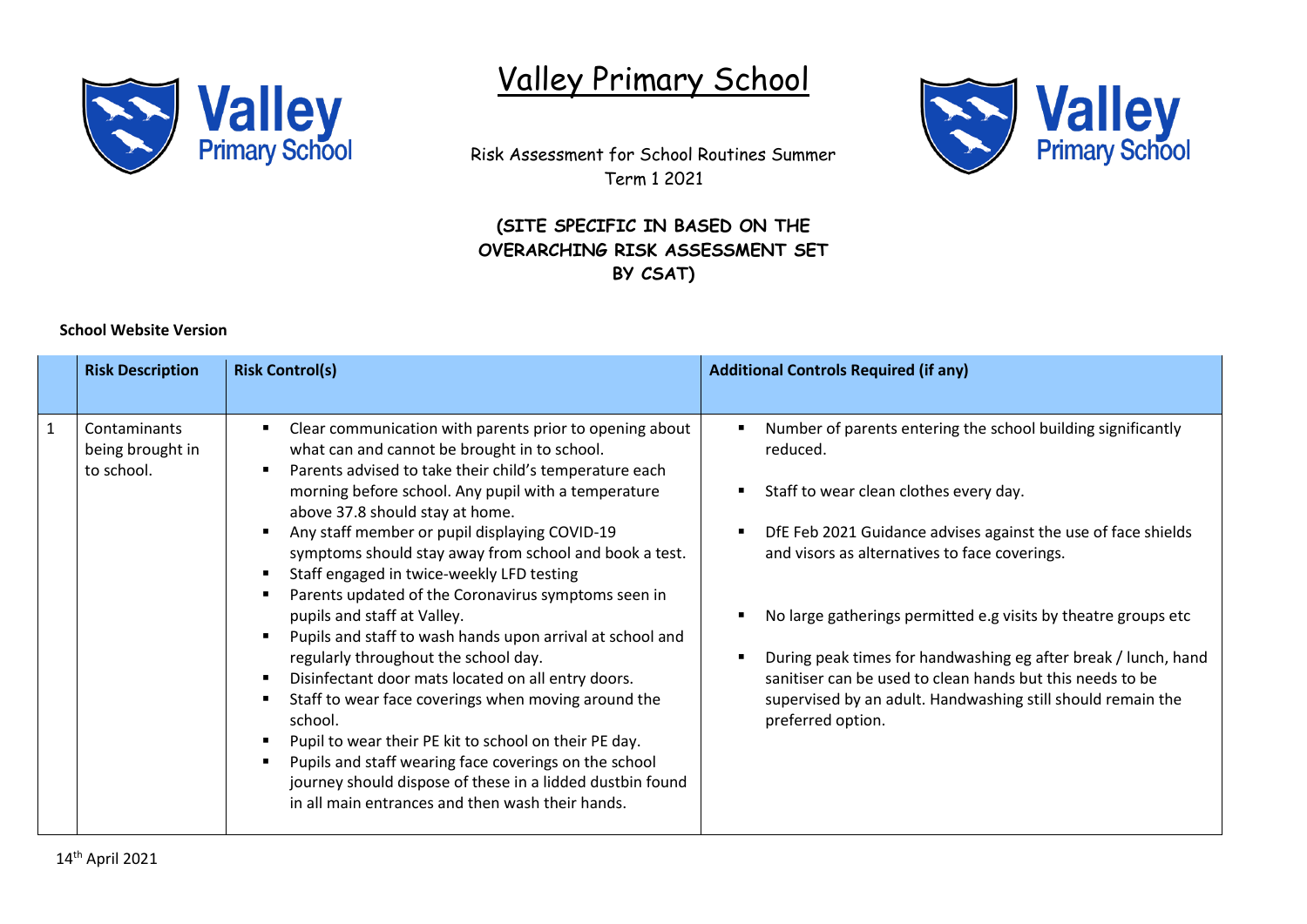|                |                                                                    | Reusable masks should be placed in a sealable plastic<br>bag.<br>Pupils reminded of the correct way to remove face<br>$\blacksquare$<br>coverings.<br>Soap and hand sanitiser available throughout the school.<br>$\blacksquare$<br>Plastic screens erected in the Main Reception area.<br>٠                                                                                                                                                                                                                                                                                                                                                                                                                                                                                                                                                                                                                                                                                                                                                                                                                                                                         |                                                                                                                                                                                                                                                                                                                                                                                                                                                                                            |
|----------------|--------------------------------------------------------------------|----------------------------------------------------------------------------------------------------------------------------------------------------------------------------------------------------------------------------------------------------------------------------------------------------------------------------------------------------------------------------------------------------------------------------------------------------------------------------------------------------------------------------------------------------------------------------------------------------------------------------------------------------------------------------------------------------------------------------------------------------------------------------------------------------------------------------------------------------------------------------------------------------------------------------------------------------------------------------------------------------------------------------------------------------------------------------------------------------------------------------------------------------------------------|--------------------------------------------------------------------------------------------------------------------------------------------------------------------------------------------------------------------------------------------------------------------------------------------------------------------------------------------------------------------------------------------------------------------------------------------------------------------------------------------|
| $\overline{2}$ | Infection may<br>spread through<br>the resources used<br>in school | All soft toys and difficult to clean toys to be removed<br>٠<br>from provision.<br>Increased cleaning regime implemented throughout the<br>school.<br>High-touch resources used within the Early Years to be<br>٠<br>washed at the end of each day.<br>Pupils to have their stationery to avoid the sharing of<br>equipment.<br>Wipes available at high contact areas such as<br>photocopiers<br>Social distancing and handwashing routines reinforced to<br>$\blacksquare$<br>pupils as part of their PHSCE learning within the first<br>week back.<br>Site Team to maintain an enhanced cleaning regime of<br>٠<br>communal areas throughout the school day. Chlor-Clean<br>solution to be used to wipe down surfaces.<br>Pupils to continue to use the online reading scheme.<br>٠<br>Where books are used as part of the daily reading<br>programme, these will have to be wiped down once they<br>are returned to school and quarantined for 72hrs, staff to<br>wash their hands after handling books from home.<br>i-pads and laptops will be wiped down before being used<br>by a different year group.<br>Hand dryers and water fountains will remain out of | Outdoor gym and Playbus not to be used.<br>Different year groups should not use the equipment on the<br>same day.<br>All staff to reinforce the Catch It, Bin It, Kill It message.<br>All shared rooms to be cleaned in between different year groups<br>using them.<br>All staff to be aware of the need to have an increased cleaning<br>regime for surfaces.<br>All learning areas to remain as clutter-free as possible to allow<br>for surfaces to be wiped clean throughout the day. |
| 3              | Infection may<br>spread due to the<br>numbers in school.           | action.<br>One adult to accompany child to school each day.<br>Signage evident around the school site to remind<br>٠<br>everyone of the need to socially distance.<br>Significantly reduce the number of parents and visitors<br>π.<br>entering the school building.                                                                                                                                                                                                                                                                                                                                                                                                                                                                                                                                                                                                                                                                                                                                                                                                                                                                                                 | Movement around the school by pupils and staff to be<br>minimised.<br>Close contact is defined as:                                                                                                                                                                                                                                                                                                                                                                                         |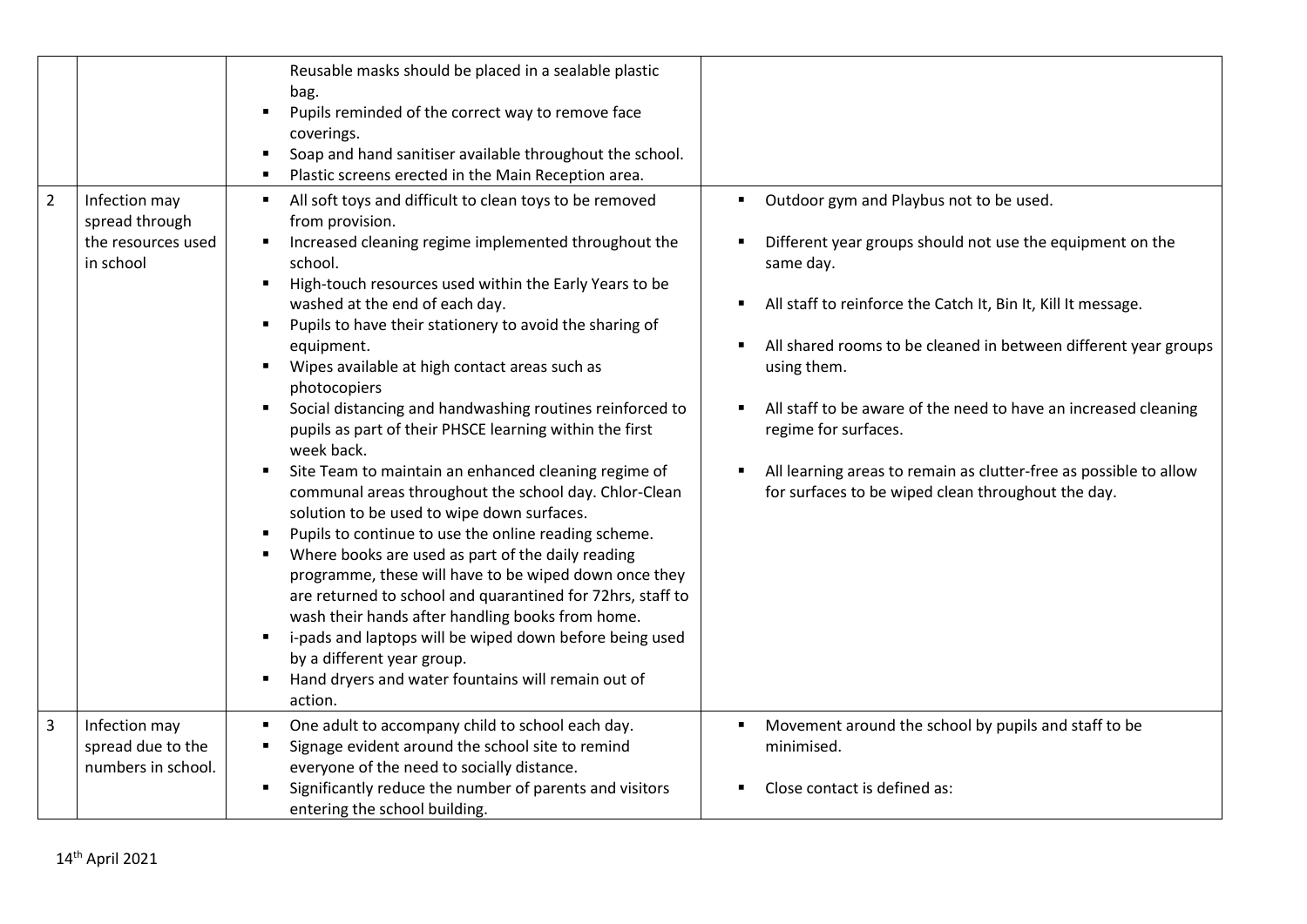| All pupils briefed on appropriate behaviours and the                                                                                                                                                                                                                                                                                                                                                                                                                                                                                                                                                                                                                                                                                                                                                                                                                                                                                                                                                                                                                                                                                                                                                                                                                                                                                                                                                                                                                                                                                                                                                                                                      |                                                                                                                                                                                                                                                                                                                                                                                                                                                                                                                                                                                                                                                                                                                                                                                                                                                                                                                                                                                                                                                                                                                                                      |
|-----------------------------------------------------------------------------------------------------------------------------------------------------------------------------------------------------------------------------------------------------------------------------------------------------------------------------------------------------------------------------------------------------------------------------------------------------------------------------------------------------------------------------------------------------------------------------------------------------------------------------------------------------------------------------------------------------------------------------------------------------------------------------------------------------------------------------------------------------------------------------------------------------------------------------------------------------------------------------------------------------------------------------------------------------------------------------------------------------------------------------------------------------------------------------------------------------------------------------------------------------------------------------------------------------------------------------------------------------------------------------------------------------------------------------------------------------------------------------------------------------------------------------------------------------------------------------------------------------------------------------------------------------------|------------------------------------------------------------------------------------------------------------------------------------------------------------------------------------------------------------------------------------------------------------------------------------------------------------------------------------------------------------------------------------------------------------------------------------------------------------------------------------------------------------------------------------------------------------------------------------------------------------------------------------------------------------------------------------------------------------------------------------------------------------------------------------------------------------------------------------------------------------------------------------------------------------------------------------------------------------------------------------------------------------------------------------------------------------------------------------------------------------------------------------------------------|
| catch it, bin it, kill it message reinforced.<br>Staff to wear face coverings when moving around the<br>building and when moving around the classroom.<br>Air purifiers used in each classroom and switched to<br>setting 2.<br>Classroom windows and corridor doors kept open to<br>allow a good flow of fresh air. Atrium Library windows<br>opened daily to maximise ventilation.<br>Staggered start and collection times maintained.<br>One-way system introduced in the new building.<br>Playtime and lunchtimes staggered with pupils playing in<br>their class bubbles.<br>Year group bubbles in operation.<br>Where staff do work across bubbles, wherever possible,<br>movement should be limited to the front zone.<br>When staff work across bubbles, they should wash their<br>п<br>hands before working in a new bubble.<br>Individual Support Assistants to work within year groups<br>Staff to wear face coverings when moving around<br>communal areas of the school<br>Three separate staffroom and PPA areas established.<br>Staff allocated to each staffroom area and times given for<br>lunch to be eaten.<br>Chlor Clean available in each of the staffroom areas for<br>the regular cleaning of high-touch surfaces.<br>Lidded dustbins in all classrooms for used tissues.<br>Apart from Reception and Year 1, all desks to be forward<br>facing.<br>Pupils to have their own seat.<br>No whole-school assemblies<br>No year group assemblies in the first instance.<br>Where possible, staff to stay 2m away from pupils with<br>staff zones marked at the front of each classroom.<br>Staff zones marked out in each classroom. | anyone who lives in the same household as someone<br>with coronavirus (COVID-19) symptoms or who has<br>tested positive for coronavirus (COVID-19)<br>anyone who has had any of the following types of<br>contact with someone who has tested positive for<br>coronavirus (COVID-19) with a PCR or LFD test:<br>face-to-face contact including being coughed on or<br>having a face-to-face conversation within 1 metre<br>been within 1 metre for 1 minute or longer without<br>face-to-face contact<br>sexual contacts<br>been within 2 metres of someone for more than 15<br>minutes (either as a one-off contact, or added up<br>together over one day)<br>travelled in the same vehicle or a<br>DfE Feb 2021 Guidance advises against the use of face shields<br>and visors as alternatives to face coverings.<br>Toilets monitored by staff at break times to avoid overcrowding.<br>Older pupils to be taught that only 2 pupils should be in the<br>toilets at any one time.<br>Staff can remove face coverings when teaching at the front of<br>the classroom within the marked zone.<br>Virtual assemblies to be conducted when necessary. |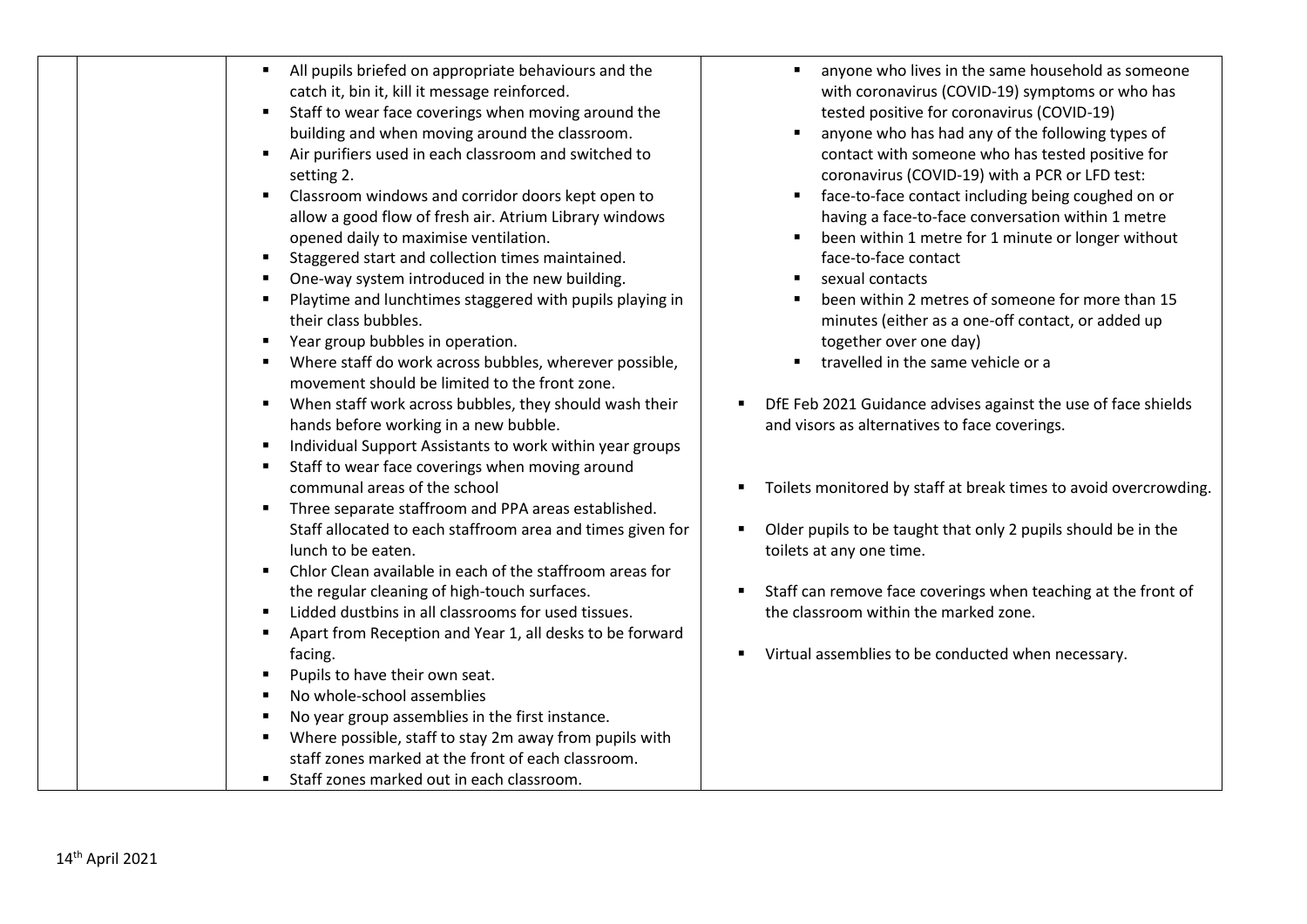| $\overline{4}$ | Infection may<br>spread through<br>the use of sport<br>equipment /<br>peripatetic music<br>teachers | All visiting staff to the school made aware of the school's<br>٠<br>risk assessment and asked to abide by its contents.<br>Visiting staff given the Valley A4 RA overview.<br>All visiting peripatetic staff to wear face coverings when<br>٠<br>on site.<br>PE lessons to take place outside where possible.<br>٠<br>Where PE takes place inside it should be in the largest<br>indoor space and activities should not involve heavy<br>breathing.<br>Indoor PE spaces adequately ventilated.<br>٠<br>Organised outdoor sport can resume with after-school<br>sports clubs restarting.<br>Sports equipment to be cleaned regularly.<br>٠<br>Singing is permitted but should take place in small groups<br>and be outside where possible.<br>Pupils should be back to back or side by side when<br>٠<br>singing.<br>Larger spaces should be used with pupils distanced when<br>singing inside.<br>No class wind or brass lessons to take place in groups of<br>15 or more.<br>Plastic screens to be used for 1:1 peripatetic music<br>٠<br>lessons<br>No sharing of instruments<br>л. | PE Curriculum planned so different year groups are studying<br>٠<br>different sports to reduce the need for sharing equipment<br>between year groups.<br>All club providers to adhere to their own risk assessments or<br>٠<br>follow the measures in place by the school.<br>Clubs should operate as far as possible following the bubbles<br>٠<br>used for wraparound provision. Preferably year group bubbles<br>but, where this is not practical, Key Stage grouping can be<br>considered. |
|----------------|-----------------------------------------------------------------------------------------------------|---------------------------------------------------------------------------------------------------------------------------------------------------------------------------------------------------------------------------------------------------------------------------------------------------------------------------------------------------------------------------------------------------------------------------------------------------------------------------------------------------------------------------------------------------------------------------------------------------------------------------------------------------------------------------------------------------------------------------------------------------------------------------------------------------------------------------------------------------------------------------------------------------------------------------------------------------------------------------------------------------------------------------------------------------------------------------------------|------------------------------------------------------------------------------------------------------------------------------------------------------------------------------------------------------------------------------------------------------------------------------------------------------------------------------------------------------------------------------------------------------------------------------------------------------------------------------------------------|
| 5              | <b>Maintaining Social</b><br>Distancing at<br>playtimes /<br>lunchtimes                             | Playtimes and lunchtimes will be staggered.<br>٠<br>Pupils to play / eat in their class bubbles.<br>п<br>Dining tables cleaned between each sitting with Chlor<br>٠<br>Clean solution<br>Some year groups to continue receiving their lunch in<br>class. Reception to eat in the Studio with Years 3 and 4<br>eating in the classroom.<br>School field used during periods of fine weather.                                                                                                                                                                                                                                                                                                                                                                                                                                                                                                                                                                                                                                                                                           | Reduced number of staff in staffroom due to staggered times.<br>$\blacksquare$<br>Second (possibly third) staffroom area established.                                                                                                                                                                                                                                                                                                                                                          |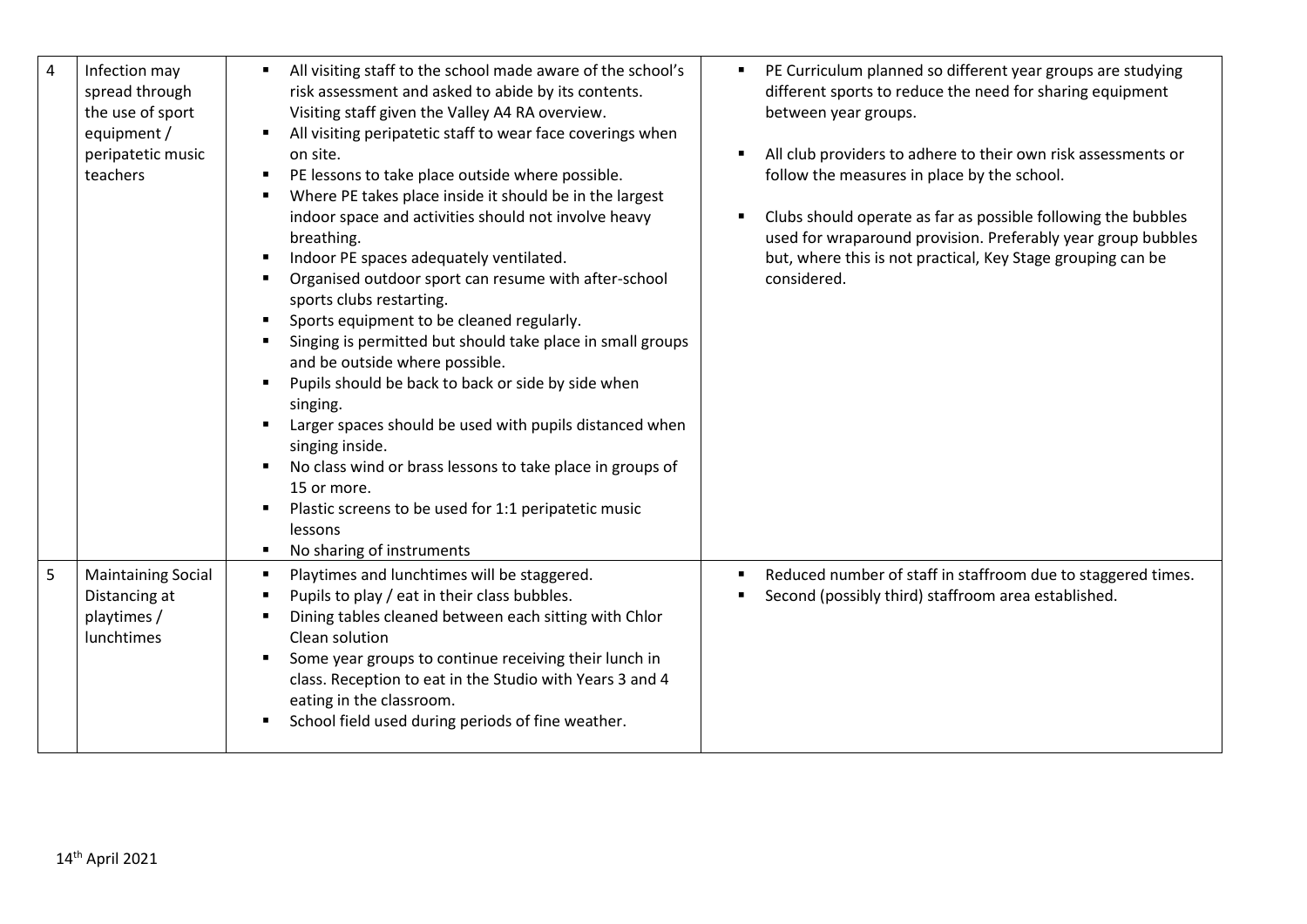| 6 | Too many staff in<br>school                                      | Admin Team to remain on a rota system.<br>Staff to work at home for PPA where possible.                                                                                                                                                                                                                                                                                                                                                                                                                                                                                                                                                            | Consider rota system for SLT                                                                                                                                                                                                                                                                                                                                                                                                                                                                                                                                                                                                                                                                                                  |
|---|------------------------------------------------------------------|----------------------------------------------------------------------------------------------------------------------------------------------------------------------------------------------------------------------------------------------------------------------------------------------------------------------------------------------------------------------------------------------------------------------------------------------------------------------------------------------------------------------------------------------------------------------------------------------------------------------------------------------------|-------------------------------------------------------------------------------------------------------------------------------------------------------------------------------------------------------------------------------------------------------------------------------------------------------------------------------------------------------------------------------------------------------------------------------------------------------------------------------------------------------------------------------------------------------------------------------------------------------------------------------------------------------------------------------------------------------------------------------|
| 7 | <b>Social Distancing</b><br><b>During Fire</b><br>Evacuation     | All Pupils to line up facing the Year 6 Block<br>Pre-School, Reception, Year 1 and 2BW to line up on Key<br>Stage 1 Playground<br>2KH, 2RJC to join Years 3-6 on Key Stage 2 Playground<br>$\blacksquare$                                                                                                                                                                                                                                                                                                                                                                                                                                          | No formal fire drill undertaken as this would involve year groups<br>٠<br>mixing.<br>All year groups will individually walk through fire evacuation and<br>٠<br>identify muster location.<br>Reception Pupils to have fire drill explained and then practised.<br>Fire Alarm to be sounded week beginning 8 <sup>th</sup> March for all new<br>٠<br>pupils and staff to familiarise themselves with this.                                                                                                                                                                                                                                                                                                                     |
| 8 | Dealing with First<br>Aid and Medicines                          | All minor first aid carried out in year groups.<br>More Serious first aid to be treated by first aider in the<br>First Aid Room (Wet Room).<br>PPE to be worn by First Aider.<br>$\blacksquare$<br>Medication will be taken to the pupil in their classroom<br>with pupil coming to the doorway to receive medicine.                                                                                                                                                                                                                                                                                                                               | Staff to be shown the videos supplied by Bromley's Public<br>٠<br>Health Team regarding the donning and doffing of PPE during<br>the September INSET.                                                                                                                                                                                                                                                                                                                                                                                                                                                                                                                                                                         |
| 9 | Staff or pupil<br>displaying COVID-<br>19 symptoms at<br>school. | Pupil taken to isolation room (First Aid Room).<br>п<br>Staff member accompanying pupil to wear PPE.<br>п<br>Parents called to collect pupil and advised to arrange a<br>test.<br>Pupil / staff member to remain off school for 10 days or<br>$\blacksquare$<br>until a negative test result is received.<br>Isolation Room cleaned and any contaminated products<br>$\blacksquare$<br>double bagged and retained for 72 hours before disposal.<br>Staff member who dealt with the pupil to wash their<br>$\blacksquare$<br>hands thoroughly after dealing with the pupil.<br>Unwell staff member to go home and arrange a test.<br>$\blacksquare$ | Staff and parent prompts created as to the action needed in<br>٠<br>different scenarios based on the information provided by<br>Bromley's Public Health Team.<br>When a school becomes aware that a school member has tested<br>$\blacksquare$<br>positive for coronavirus, the school will contact the local health<br>protection team. The team will carry out a rapid risk assessment<br>to confirm who's been in close contact with the person, and<br>these people will be asked to self-isolate.<br>To help with this, records will be kept of:<br>٠<br>The pupils and staff in each group<br>Any close contact that takes place between children and staff in<br>٠<br>different groups<br>Close contact is defined as: |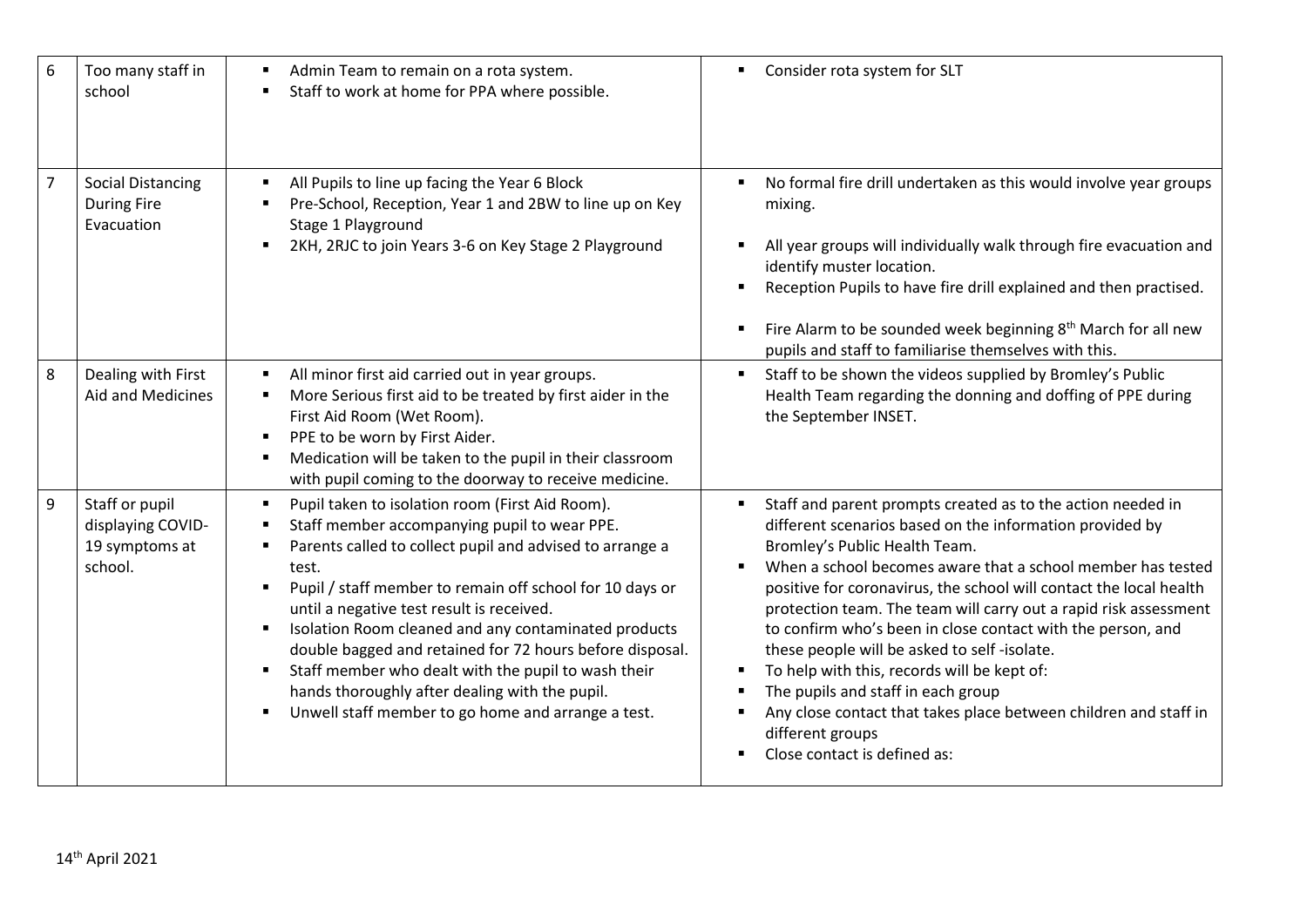|    |                                                            |                                                                                                                                                                                                                                                                                                                                                                | anyone who lives in the same household as someone<br>٠<br>with coronavirus (COVID-19) symptoms or who has<br>tested positive for coronavirus (COVID-19)<br>anyone who has had any of the following types of<br>contact with someone who has tested positive for<br>coronavirus (COVID-19) with a PCR or LFD test:<br>face-to-face contact including being coughed on or<br>٠<br>having a face-to-face conversation within 1 metre<br>been within 1 metre for 1 minute or longer without<br>face-to-face contact<br>sexual contacts<br>been within 2 metres of someone for more than 15<br>minutes (either as a one-off contact, or added up<br>together over one day)<br>travelled in the same vehicle or a<br>If there are 2 or more confirmed cases within 14 days, or an<br>$\blacksquare$<br>overall rise in sickness absence where coronavirus is suspected,<br>the school will work with the local health protection team to<br>decide if additional action is needed. Any advice given by the<br>team will be followed.<br>Regular reminders to parents and staff that no one should come<br>٠<br>into school if they have been told to self-isolate |
|----|------------------------------------------------------------|----------------------------------------------------------------------------------------------------------------------------------------------------------------------------------------------------------------------------------------------------------------------------------------------------------------------------------------------------------------|-------------------------------------------------------------------------------------------------------------------------------------------------------------------------------------------------------------------------------------------------------------------------------------------------------------------------------------------------------------------------------------------------------------------------------------------------------------------------------------------------------------------------------------------------------------------------------------------------------------------------------------------------------------------------------------------------------------------------------------------------------------------------------------------------------------------------------------------------------------------------------------------------------------------------------------------------------------------------------------------------------------------------------------------------------------------------------------------------------------------------------------------------------------|
| 10 | <b>Parent Unwilling</b><br>to engage in<br>testing process | Whole-school communications to stress the importance<br>٠<br>of everyone playing their part in the test and trace<br>system.<br>Any pupil showing symptoms cannot return to school<br>$\blacksquare$<br>until the 10-day isolation has taking place or a negative<br>test result has been received.                                                            | Schools are to be provided with a small number of home testing<br>٠<br>kits. Consideration to be given to giving these to families who<br>might not otherwise engage in testing.                                                                                                                                                                                                                                                                                                                                                                                                                                                                                                                                                                                                                                                                                                                                                                                                                                                                                                                                                                            |
| 11 | Pupil / Staff not<br>returning to<br>school                | Senior Leaders to continually engage with the family.<br>$\blacksquare$<br>Where necessary, SLT to engage with vulnerable families<br>٠<br>BAME, pupils / staff with underlying medical needs and<br>support as appropriate.<br>School to work closely with families where pupils might<br>٠<br>be receiving treatment such as chemotherapy /<br>immunotherapy | Use of school nurse team to engage with families where<br>necessary.<br>Any restrictions on returning to work stipulated by a GP will be<br>٠<br>considered and reasonable adjustments made.                                                                                                                                                                                                                                                                                                                                                                                                                                                                                                                                                                                                                                                                                                                                                                                                                                                                                                                                                                |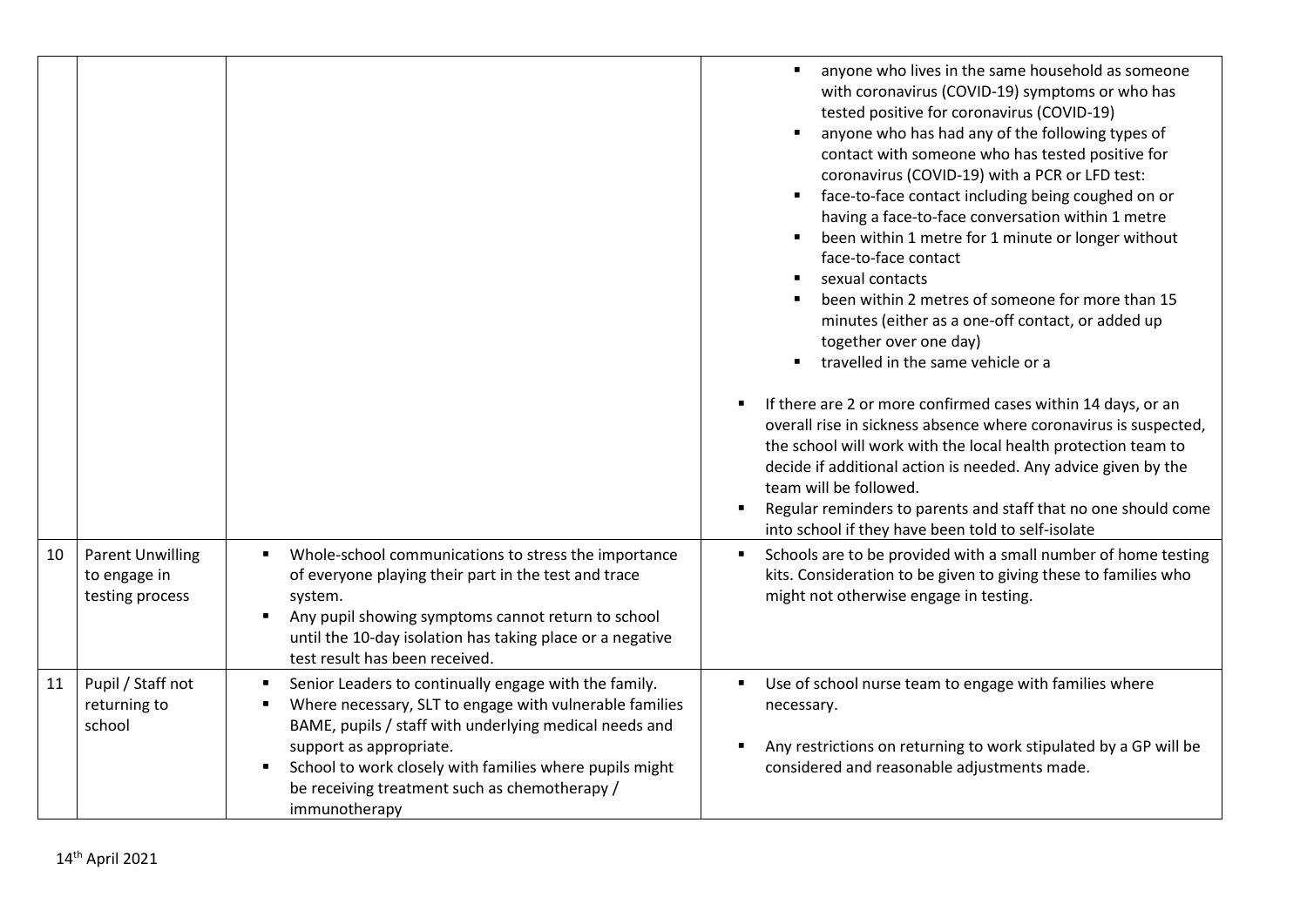|    |                                                                                                                                                          | Reinforce the latest DfE guidance which states all pupils<br>$\blacksquare$<br>should return to school.<br>Extremely clinically vulnerable pupils identified and,<br>$\blacksquare$<br>where appropriate, risk assessments put in place.                                                                                                                                                                                                                                                                                                                                                                                                                                                                                                           | Where a staff member does not wish to return to work or<br>$\blacksquare$<br>reasonable alternative provision, consideration given to a period<br>of unpaid leave.                                                                                                                                                                                                                                                                                                                     |
|----|----------------------------------------------------------------------------------------------------------------------------------------------------------|----------------------------------------------------------------------------------------------------------------------------------------------------------------------------------------------------------------------------------------------------------------------------------------------------------------------------------------------------------------------------------------------------------------------------------------------------------------------------------------------------------------------------------------------------------------------------------------------------------------------------------------------------------------------------------------------------------------------------------------------------|----------------------------------------------------------------------------------------------------------------------------------------------------------------------------------------------------------------------------------------------------------------------------------------------------------------------------------------------------------------------------------------------------------------------------------------------------------------------------------------|
| 12 | Staff or Pupil tests<br>positive for COVID<br>19<br>(including<br>continuity of<br>learning for those<br>who are well but<br>having to self-<br>isolate) | Local Public Health Team alerted and necessary guidance<br>followed.<br>All pupils and staff in the affected bubble and anyone else<br>٠<br>who has been in contact with the infected person to be<br>informed.<br>Year Group bubble prevented from coming to school<br>$\blacksquare$<br>where possible.<br>If confirmation of a positive test result is received during<br>$\blacksquare$<br>the school day, parents to be contacted to come and<br>collect their child and relevant staff to go home.<br>All parties who have been in close contact to self-isolate<br>٠<br>for 10 days.<br>Classrooms to be closed for 72 hrs before a deep clean is<br>carried out.<br>Year Group to continue with their learning remotely.<br>$\blacksquare$ | School to work with local Health Protection Team and follow<br>guidance given.<br>Staff and parent prompts created as to the action needed in<br>different scenarios based on the information provided by<br>Bromley's Public Health Team.<br>Staff and parents of the wider school to be informed of a<br>$\blacksquare$<br>positive case in school.<br>Staff to begin to explore using Microsoft Teams to deliver short<br>$\blacksquare$<br>recorded lessons in the first instance. |
| 13 | <b>Extended Care</b><br>impacted by safe<br>numbers.                                                                                                     | From 12 <sup>th</sup> April, restrictions for wraparound care are<br>$\blacksquare$<br>lifted.<br>School to determine requirements for Breakfast and After<br>$\blacksquare$<br>School Club by continuing to run the booking system.<br>School to continue to run two main Key Stage Bubbles for<br>٠.<br>Care Club with pupils organised into year groups and<br>distanced where possible.<br>Increase the amount of time spent outside in care Club.<br>$\blacksquare$                                                                                                                                                                                                                                                                           |                                                                                                                                                                                                                                                                                                                                                                                                                                                                                        |
| 14 | <b>Educational Visits</b><br>(including financial<br>liability)                                                                                          | Educational visits can recommence from 12 <sup>th</sup> April.<br>п<br>Domestic residential trips are planned to recommence<br>п<br>from 17th May.<br>No international trips are allowed at this time.<br>$\blacksquare$                                                                                                                                                                                                                                                                                                                                                                                                                                                                                                                           | Valley to only consider very local off-site trips at this time.                                                                                                                                                                                                                                                                                                                                                                                                                        |
| 15 | Reputation                                                                                                                                               | Ensure ongoing dialogue with parents including regular<br>٠<br>situation updates.<br>Evidence measures being taken including social<br>$\blacksquare$<br>distancing and enhanced cleaning procedures.                                                                                                                                                                                                                                                                                                                                                                                                                                                                                                                                              | School to continue to liaise closely with the cleaning team.<br>٠<br>School to keep abreast of DfE / Public Health updates.<br>٠                                                                                                                                                                                                                                                                                                                                                       |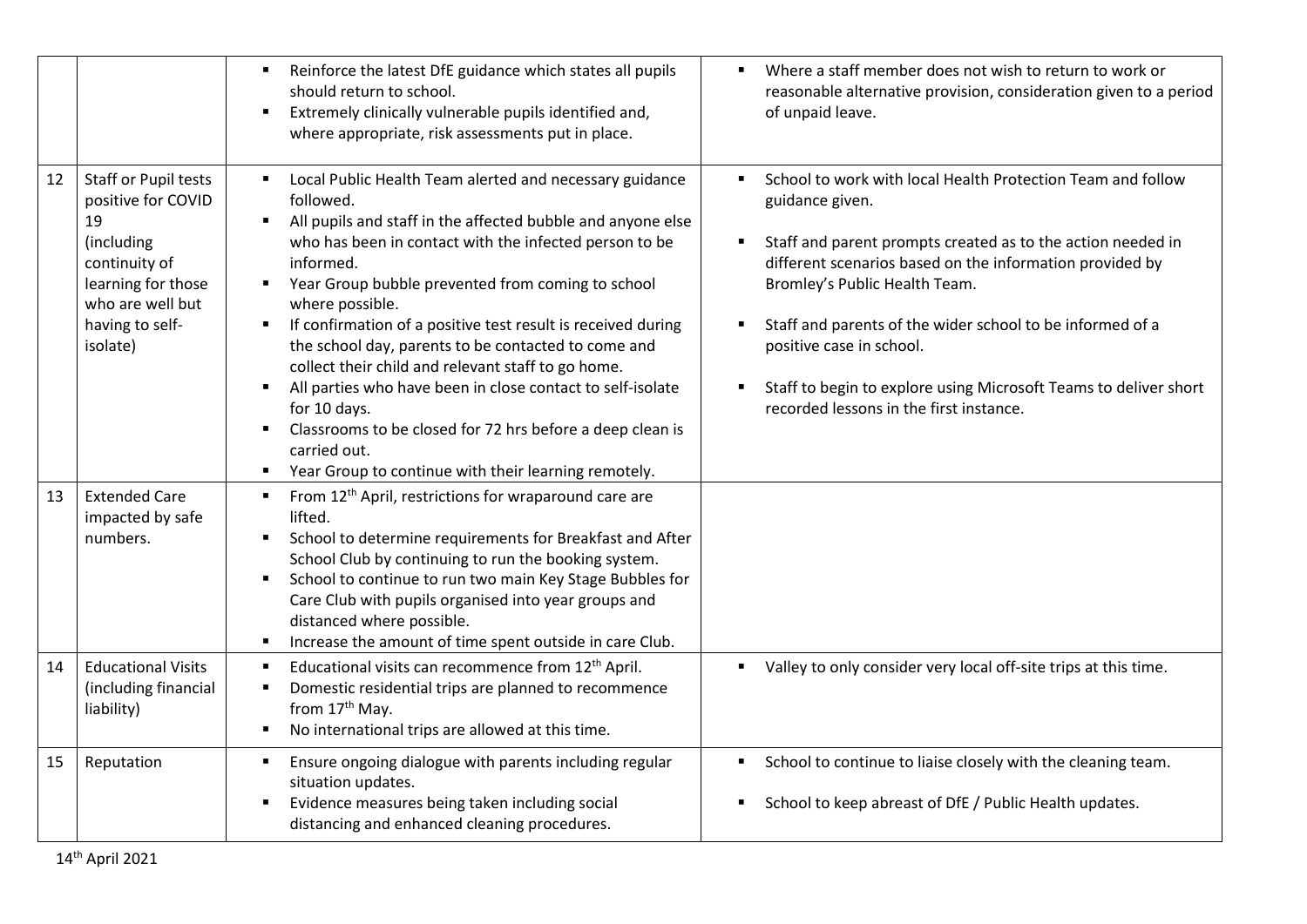|    |                                                                                                     | Where appropriate, school to follow the latest DfE<br>guidance along with other Public Health guidance.                                                                                                                                                                                                                                                                                                                                                                                                                                                                                                                                                                                                                                                                                                                                                                                                                            |                                                                                                                                                                                                                                               |
|----|-----------------------------------------------------------------------------------------------------|------------------------------------------------------------------------------------------------------------------------------------------------------------------------------------------------------------------------------------------------------------------------------------------------------------------------------------------------------------------------------------------------------------------------------------------------------------------------------------------------------------------------------------------------------------------------------------------------------------------------------------------------------------------------------------------------------------------------------------------------------------------------------------------------------------------------------------------------------------------------------------------------------------------------------------|-----------------------------------------------------------------------------------------------------------------------------------------------------------------------------------------------------------------------------------------------|
| 16 | Wellbeing of<br>pupils and staff                                                                    | Staff to support pupils where necessary.<br>School to continue to receive support from the Wellbeing<br>Service for pupils in Years 4-6.<br>School to continue to communicate wellbeing resources<br>$\blacksquare$<br>to families and staff.<br>School to host ticketed coffee morning sessions to catch<br>$\blacksquare$<br>up with families most in need.<br>All staff to complete the 1hr Coffee Break CPD sent by RJC<br>$\blacksquare$<br>All staff have completed the 3hr training package from<br>Beacon House.<br>Senior Leaders to complete the 2hr course with Beacon<br>$\blacksquare$<br>House on how best to support pupils and staff returning<br>to school.<br>Check in with the most vulnerable staff and pupils to<br>$\blacksquare$<br>gauge how they are feeling and support where necessary.<br>Build in necessary info on pupil and staff wellbeing as<br>$\blacksquare$<br>part of the safeguarding INSET. | Remind staff of their Unions and how they might be able to help<br>$\blacksquare$<br>Remind staff of Health Assured and draw their attention to the<br>helpline number.<br>Valley to access Bromley's Partnership Response where needed.      |
| 17 | Travel to and from<br>School                                                                        | Parents to be advised not to use public transport during<br>$\blacksquare$<br>peak times and avoid public transport where possible.<br>Ensure bins are provided for the disposal of face<br>$\blacksquare$<br>coverings worn on public transport.<br>Staff discouraged from car sharing.<br>$\blacksquare$                                                                                                                                                                                                                                                                                                                                                                                                                                                                                                                                                                                                                         | Staff and parents encouraged to walk or cycle where possible.<br>٠<br>Draw staff attention to the new Government cycle to work<br>scheme.                                                                                                     |
| 18 | <b>Senior Staff</b><br>become unwell<br>leading to<br>insufficient<br>leaders to run the<br>school. | SLT to consider maintain a rota for being on site and<br>working from home.<br>Where possible, reduce the mixing the SLT who are on<br>site.<br>Reduce the number of meetings held with external<br>٠<br>people in school and travelling to meetings outside of<br>school.                                                                                                                                                                                                                                                                                                                                                                                                                                                                                                                                                                                                                                                         | Only essential face-to-face meetings will be held at school and<br>٠<br>SLT will only travel to essential off-site meetings.<br>Consider holding essential meetings outside.<br>All essential face-to-face meetings to be socially distanced. |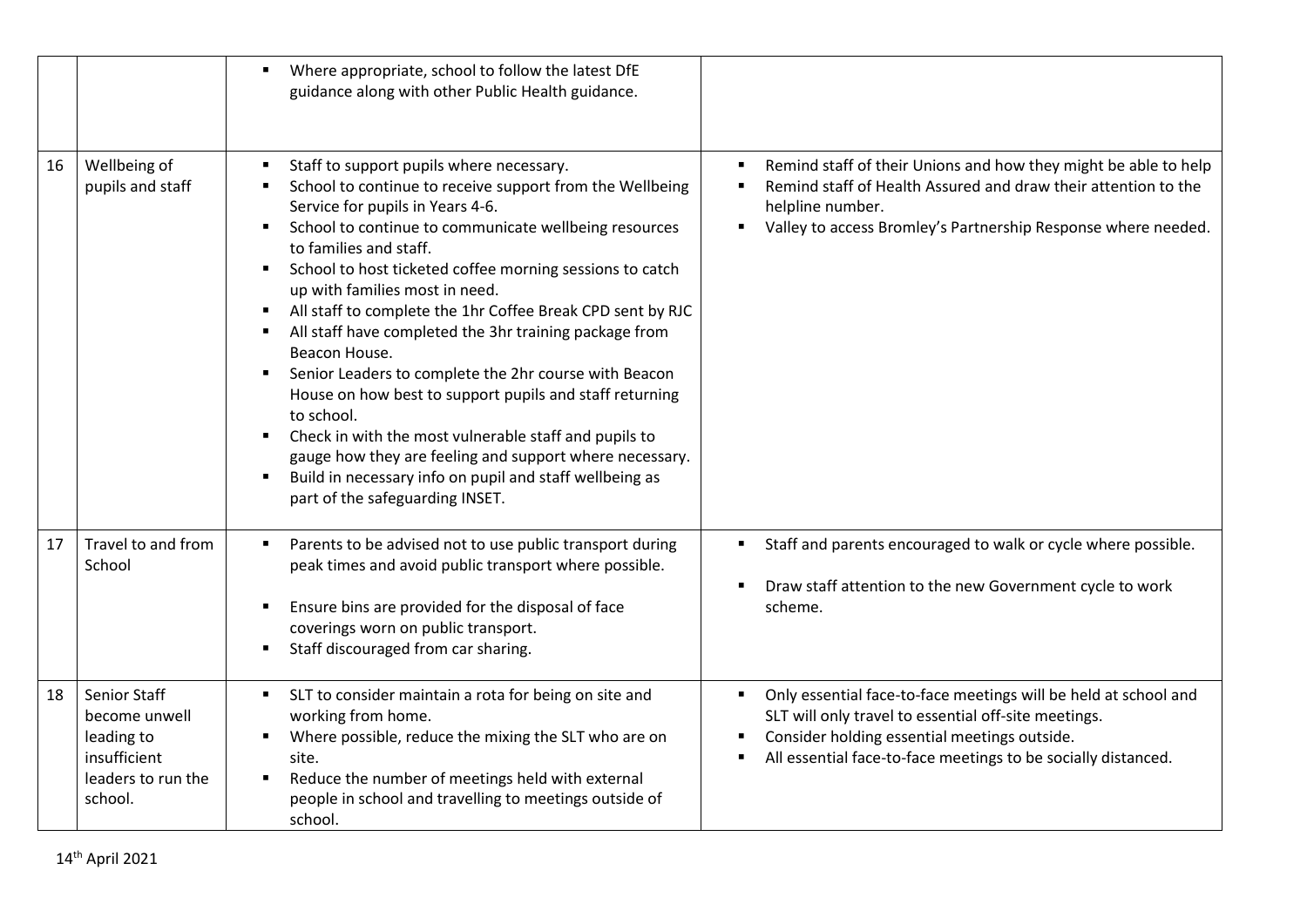| 19 | Ongoing contact<br>with staff and<br>pupils in the event<br>of partial closure /<br>local lockdown.                                                                                      | In the event of local lockdown or the partial closure of<br>٠<br>the school, staff will maintain regular contact with<br>families by adopting the usual lockdown home-learning<br>routines.<br>Attendance for those pupils with prior poor engagement<br>٠<br>in home learning to be monitored closely.                                                                                                                                                              | Appendix added to the school's Safeguarding Policy dealing with<br>contact, mental health and e-safety.<br>Staff to begin using Microsoft Teams for Homework<br>п<br>Staff to begin experimenting with uploading Recorded lessons<br>via Teams<br>Possible move to Live Lessons on Teams<br>$\blacksquare$                                                                                                                                                                                                        |
|----|------------------------------------------------------------------------------------------------------------------------------------------------------------------------------------------|----------------------------------------------------------------------------------------------------------------------------------------------------------------------------------------------------------------------------------------------------------------------------------------------------------------------------------------------------------------------------------------------------------------------------------------------------------------------|-------------------------------------------------------------------------------------------------------------------------------------------------------------------------------------------------------------------------------------------------------------------------------------------------------------------------------------------------------------------------------------------------------------------------------------------------------------------------------------------------------------------|
| 20 | Staff or pupils<br>unable to return<br>to school due to<br>need to<br>quarantine on<br>return from<br>abroad.                                                                            | If staff become aware that they will have to quarantine,<br>$\blacksquare$<br>school to be advised as soon as possible.<br>Cover to be arranged for class(es) using school staff<br>$\blacksquare$<br>where possible.                                                                                                                                                                                                                                                | Parents to advise school that family are in quarantine, and date<br>$\blacksquare$<br>of return to school.<br>Where a pupil is unable to attend school because they are<br>$\blacksquare$<br>complying with clinical and/or public health advice, access must<br>be offered to remote education.                                                                                                                                                                                                                  |
| 21 | Consideration for<br>vulnerable groups<br>within the<br>workforce and<br>pupils eg clinically<br>vulnerable, BAME<br>and those with<br>particular<br>concerns about<br>returning to work | Advice to the clinically extremely vulnerable to shield<br>ceases from 1 <sup>st</sup> April.                                                                                                                                                                                                                                                                                                                                                                        | Any restrictions on returning to work stipulated by GP will be<br>considered and reasonable adjustments made, e.g. working<br>with older year groups/roles outside the classroom.<br>Individual risk assessments for expectant mothers.<br>$\blacksquare$<br>Women at 28 weeks gestation at greater risk from COVID which<br>$\blacksquare$<br>should be taken into account in their individual RA. Consider<br>whether adapting duties and/or facilitating home working may<br>be appropriate to mitigate risks. |
| 22 | Lack of confidence<br>in safety measures<br>put in place by the<br>school / Trust                                                                                                        | Risk assessment has been independently verified by H&S<br>$\blacksquare$<br>consultants<br>RA is regularly updated and published to the school<br>п<br>website.<br>School risk assessments verified by the Trust's Head of<br>$\blacksquare$<br>Compliance.<br>Where appropriate, school to follow latest DfE guidance.<br>$\blacksquare$<br>Overarching Trust risk assessment available on the CSAT<br>п<br>website.<br>Staff to be made aware of updates to the RA | Staff reminded of the Trust Whistleblowing Policy.<br>$\blacksquare$<br>School to keep abreast of DfE and local Health Protection Team<br>guidance.<br>DfE, Public Health England and the local Health Protection Team<br>$\blacksquare$<br>confirmed they were all satisfied with the infection control<br>measures in place at the school after reviewing risk assessments<br>in November 2020. No further recommendations could be made<br>following the school's closure in the autumn term.                  |